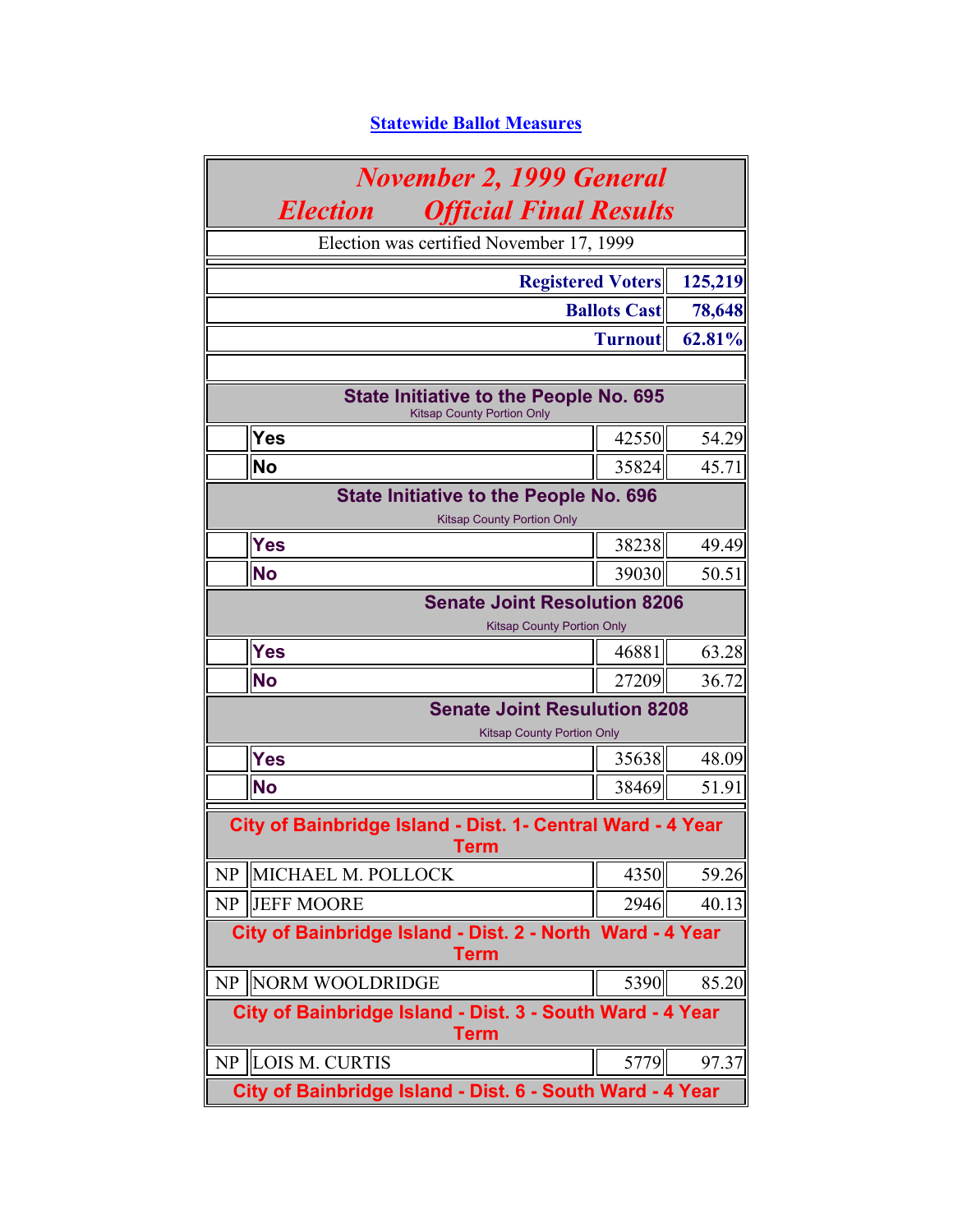|    | <b>Term</b>                                                                     |      |       |
|----|---------------------------------------------------------------------------------|------|-------|
| NP | <b>RON GIBBS</b>                                                                | 1571 | 21.51 |
| NP | <b>CHRISTINE M. NASSER</b>                                                      | 5705 | 78.13 |
|    | <b>City of Bremerton - Council District 2 - 4 Year Term</b>                     |      |       |
| NP | <b>DON ATKINSON</b>                                                             | 373  | 48.63 |
| NP | <b>CECIL M. McCONNELL</b>                                                       | 391  | 50.98 |
|    | <b>City of Bremerton - Council District 4 - 4 Year Term</b>                     |      |       |
| NP | <b>ED ROLLMAN</b>                                                               | 141  | 52.42 |
| NP | <b>BOB WINTERS</b>                                                              | 121  | 44.98 |
|    | <b>City of Bremerton - Council District 6 - 4 Year Term</b>                     |      |       |
| NP | DAVID D. FARR                                                                   | 708  | 69.75 |
| NP | <b>DEBRA L. CHARD</b>                                                           | 298  | 29.36 |
|    | <b>City of Bremerton - Council District 8 - 4 Year Term</b>                     |      |       |
| NP | <b>CONRAD ESSER</b>                                                             | 530  | 52.89 |
| NP | CARLOS D. "MONTY" MONTGOMERY                                                    | 463  | 46.21 |
|    | <b>City of Port Orchard - Mayor - 4 Year Term</b>                               |      |       |
| NP | R.L. (BOBBY G) GALLEGOS                                                         | 491  | 28.97 |
| NP | <b>LESLIE J. WEATHERILL</b>                                                     | 1175 | 69.32 |
|    | <b>City of Port Orchard - Council Position 1 - 4 Year Term</b>                  |      |       |
|    | NP DON MORRISON                                                                 | 1302 | 96.88 |
|    | <b>City of Port Orchard - Council Position 4 - 4 Year Term</b>                  |      |       |
|    | NP JOHN W. CLAUSON                                                              | 1304 | 97.02 |
|    | <b>City of Port Orchard - Council Position 5 - 4 Year Term</b>                  |      |       |
|    | NP RICK WYATT                                                                   | 1293 | 96.78 |
|    | <b>City of Port Orchard - Council Position At-Large - 2 Year</b><br><b>Term</b> |      |       |
| NP | <b>ROBERT G. GEIGER</b>                                                         | 1318 | 96.42 |
|    | <b>City of Poulsbo - Mayor - 2 Year Unexpired Term</b>                          |      |       |
| NP | <b>DONNA JEAN BRUCE</b>                                                         | 1856 | 89.53 |
|    | <b>City of Poulsbo - Council Position 1 - 4 Year Term</b>                       |      |       |
| NP | <b>MIKE REGIS</b>                                                               | 1103 | 50.32 |
| NP | DICK L. ENDRESEN                                                                | 1068 | 48.72 |
|    | <b>City of Poulsbo - Council Position 2 - 4 Year Term</b>                       |      |       |
| NP | <b>JACKIE AITCHISON</b>                                                         | 1682 | 94.76 |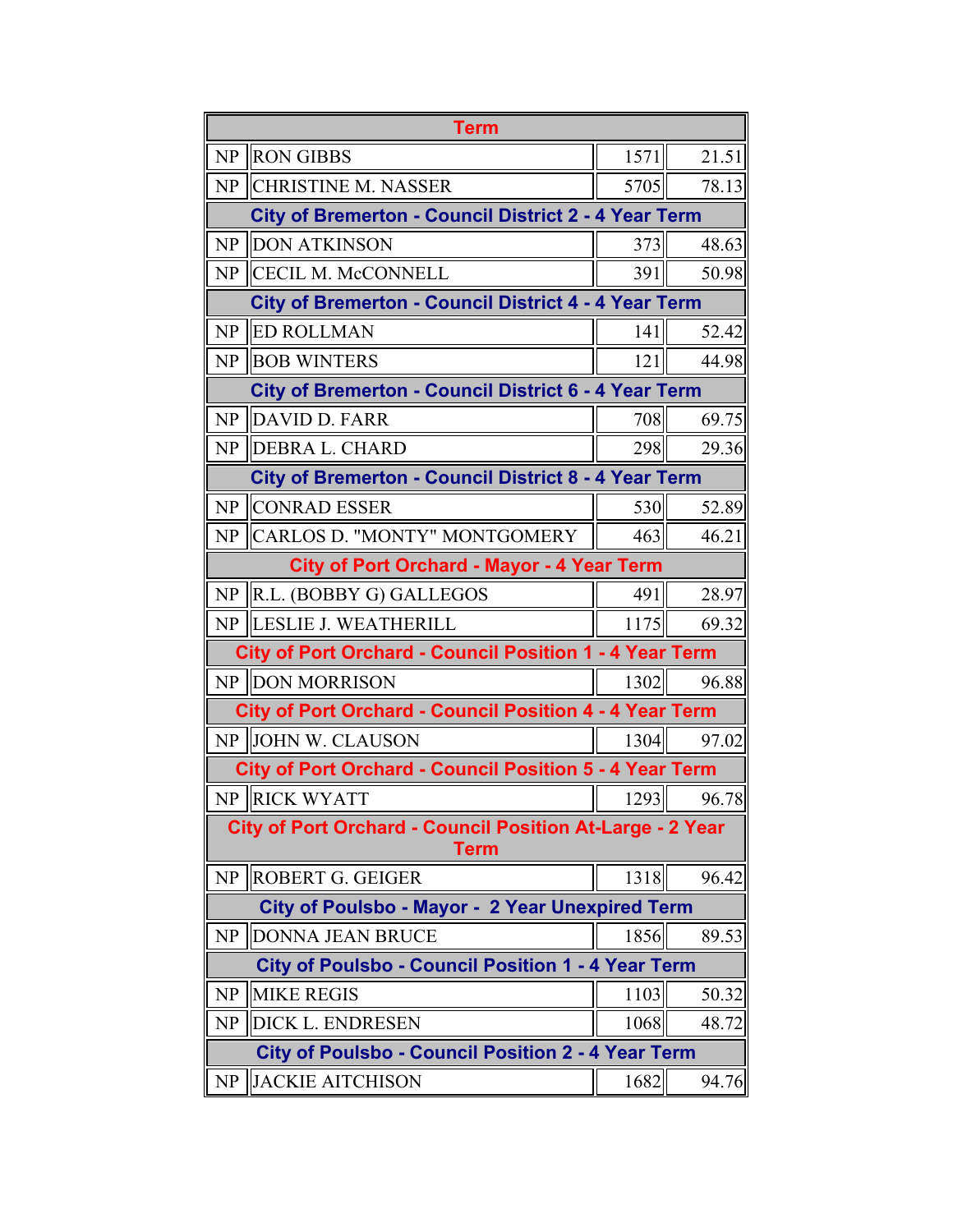| <b>City of Poulsbo - Council Position 3 - 4 Year Term</b>                      |                                                                               |      |        |  |  |
|--------------------------------------------------------------------------------|-------------------------------------------------------------------------------|------|--------|--|--|
| NP                                                                             | <b>DONENE MUNROE</b>                                                          | 1642 | 94.42  |  |  |
|                                                                                | <b>City of Poulsbo - Council Position 4 - 4 Year Term</b>                     |      |        |  |  |
| NP                                                                             | <b>JEFF McGINTY</b>                                                           | 1241 | 57.40  |  |  |
| NP                                                                             | <b>RAY DIEHL</b>                                                              | 901  | 41.67  |  |  |
|                                                                                |                                                                               |      |        |  |  |
|                                                                                | <b>Silverdale Incorporation</b>                                               |      |        |  |  |
|                                                                                | <b>For Incorporation</b>                                                      | 2095 | 49.94% |  |  |
|                                                                                | <b>Against Incorporation</b>                                                  | 2100 | 50.06% |  |  |
|                                                                                |                                                                               |      |        |  |  |
|                                                                                | <b>City of Poulsbo and Kitsap County Fire District 18 Merger</b>              |      |        |  |  |
|                                                                                | <b>Yes</b>                                                                    | 1943 | 86.51  |  |  |
|                                                                                | <b>No</b>                                                                     | 303  | 13.49  |  |  |
|                                                                                |                                                                               |      |        |  |  |
| Bremerton School District 100-C Director Pos. 1 - 4 Year<br>Term               |                                                                               |      |        |  |  |
| NP                                                                             | <b>MICHELLE WHITE</b>                                                         | 6080 | 59.50  |  |  |
| NP                                                                             | <b>LYNN K. FLEISCHBEIN</b>                                                    | 4018 | 39.32  |  |  |
| <b>Bremerton School District 100-C Director Pos. 2 - 4 Year</b><br><b>Term</b> |                                                                               |      |        |  |  |
| NP                                                                             | <b>DAVID JOSE</b>                                                             | 4319 | 44.05  |  |  |
| <b>NP</b>                                                                      | <b>DRAKE EVANS</b>                                                            | 5366 | 54.73  |  |  |
|                                                                                | Bremerton School District 100-C Director Pos. 3 - 4 Year<br>Term              |      |        |  |  |
|                                                                                | NP MARGARET KIRK                                                              | 6422 | 62.91  |  |  |
| NP                                                                             | <b>RODNEY MANSFIELD</b>                                                       | 3687 | 36.12  |  |  |
|                                                                                | Bainbridge Is School District 303 Director District 1 - 4 Year<br><b>Term</b> |      |        |  |  |
| NP                                                                             | <b>BRUCE P. WEILAND</b>                                                       | 5924 | 99.06  |  |  |
| Bainbridge Is School District 303 Director District 3 - 4 Year<br><b>Term</b>  |                                                                               |      |        |  |  |
| NP                                                                             | <b>CHERYL DALE</b>                                                            | 5696 | 98.91  |  |  |
| Bainbridge Is School District 303 Director District 4 - 4 Year<br><b>Term</b>  |                                                                               |      |        |  |  |
| <b>NP</b>                                                                      | <b>KENNETH BREILAND</b>                                                       | 5771 | 99.11  |  |  |
|                                                                                | North Kitsap School District 400 Director District 2 - 4 Year                 |      |        |  |  |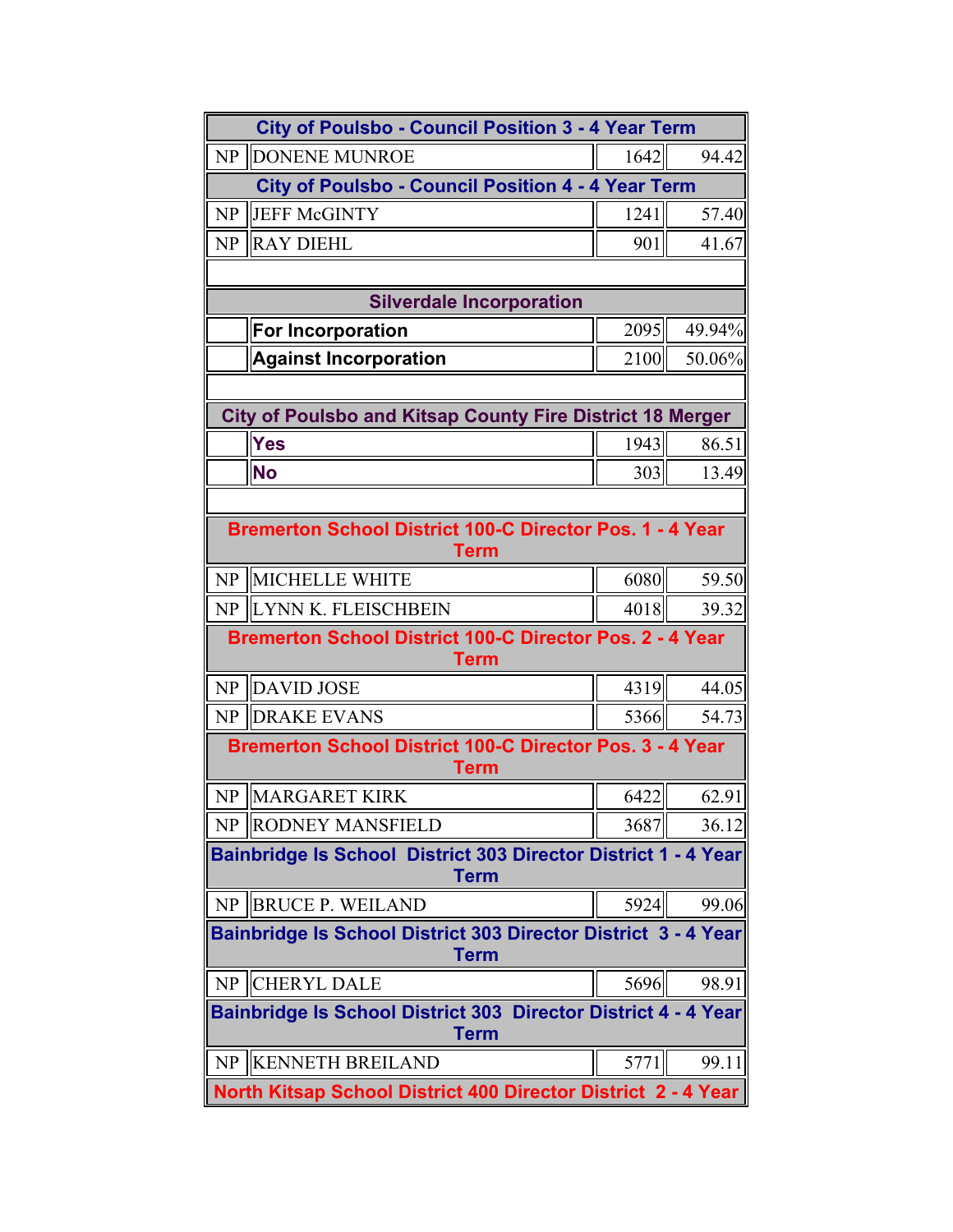|                                                                                                        | <b>Term</b>                                                                  |       |       |  |  |
|--------------------------------------------------------------------------------------------------------|------------------------------------------------------------------------------|-------|-------|--|--|
| NP                                                                                                     | <b>HELEN HOOVER</b>                                                          | 8631  | 63.43 |  |  |
| NP                                                                                                     | <b>BEHZAD MOSTOFI</b>                                                        | 4927  | 36.21 |  |  |
|                                                                                                        | North Kitsap School District 400 Director District 4 - 4 Year<br><b>Term</b> |       |       |  |  |
| NP                                                                                                     | <b>CATHERINE AHL</b>                                                         | 8184  | 61.03 |  |  |
|                                                                                                        | NP MICK SHELDON                                                              | 5179  | 38.62 |  |  |
|                                                                                                        | North Kitsap School District 400 Director District 5 - 4 Year<br><b>Term</b> |       |       |  |  |
| NP                                                                                                     | <b>RUTH FOUGERE HARTMAN</b>                                                  | 6001  | 47.62 |  |  |
|                                                                                                        | NP MIKE HASTINGS                                                             | 6534  | 51.85 |  |  |
| Term                                                                                                   | Central Kitsap School District 401 Director District 2-4 Year                |       |       |  |  |
|                                                                                                        | <b>CARL R. JOHNSON</b>                                                       | 15005 | 97.68 |  |  |
| Term                                                                                                   | Central Kitsap School District 401 Director District 3-4 Year                |       |       |  |  |
| NP                                                                                                     | <b>IFRANK LEE PITCHER</b>                                                    | 7635  | 46.40 |  |  |
|                                                                                                        | NP CHRIS STOKKE                                                              | 8693  | 52.83 |  |  |
|                                                                                                        | Central Kitsap School District 401 Director District 4-4 Year<br><b>Term</b> |       |       |  |  |
| NP                                                                                                     | <b>CHRISTY CATHCART</b>                                                      | 9650  | 60.94 |  |  |
| NP                                                                                                     | <b>TED A. JONES</b>                                                          | 6053  | 38.23 |  |  |
|                                                                                                        | South Kitsap School District 402 Director District 1 - 4 Year<br>Term        |       |       |  |  |
|                                                                                                        | NP JAMES HUFF                                                                | 14902 | 97.02 |  |  |
|                                                                                                        | South Kitsap School District 402 Director District 2 - 4 Year<br><b>Term</b> |       |       |  |  |
| N <sub>P</sub>                                                                                         | <b>KEITH W. GARTON</b>                                                       | 8838  | 54.62 |  |  |
| NP                                                                                                     | <b>JOHN G. KOSINSKI</b>                                                      | 7097  | 43.86 |  |  |
| South Kitsap School District 402 Director District 5 - 4 Year<br>Term                                  |                                                                              |       |       |  |  |
| NP                                                                                                     | <b>MIKE DAVIS</b>                                                            | 14891 | 97.30 |  |  |
| North Mason School District 403 Director District 1 - 4 Year<br><b>Term</b> Kitsap County Portion Only |                                                                              |       |       |  |  |
| N <sub>P</sub>                                                                                         | <b>KAREN A. SORGER</b>                                                       | 92    | 97.87 |  |  |
| North Mason School District 403 Director District 3 - 4 Year<br><b>Term</b> Kitsap County Portion Only |                                                                              |       |       |  |  |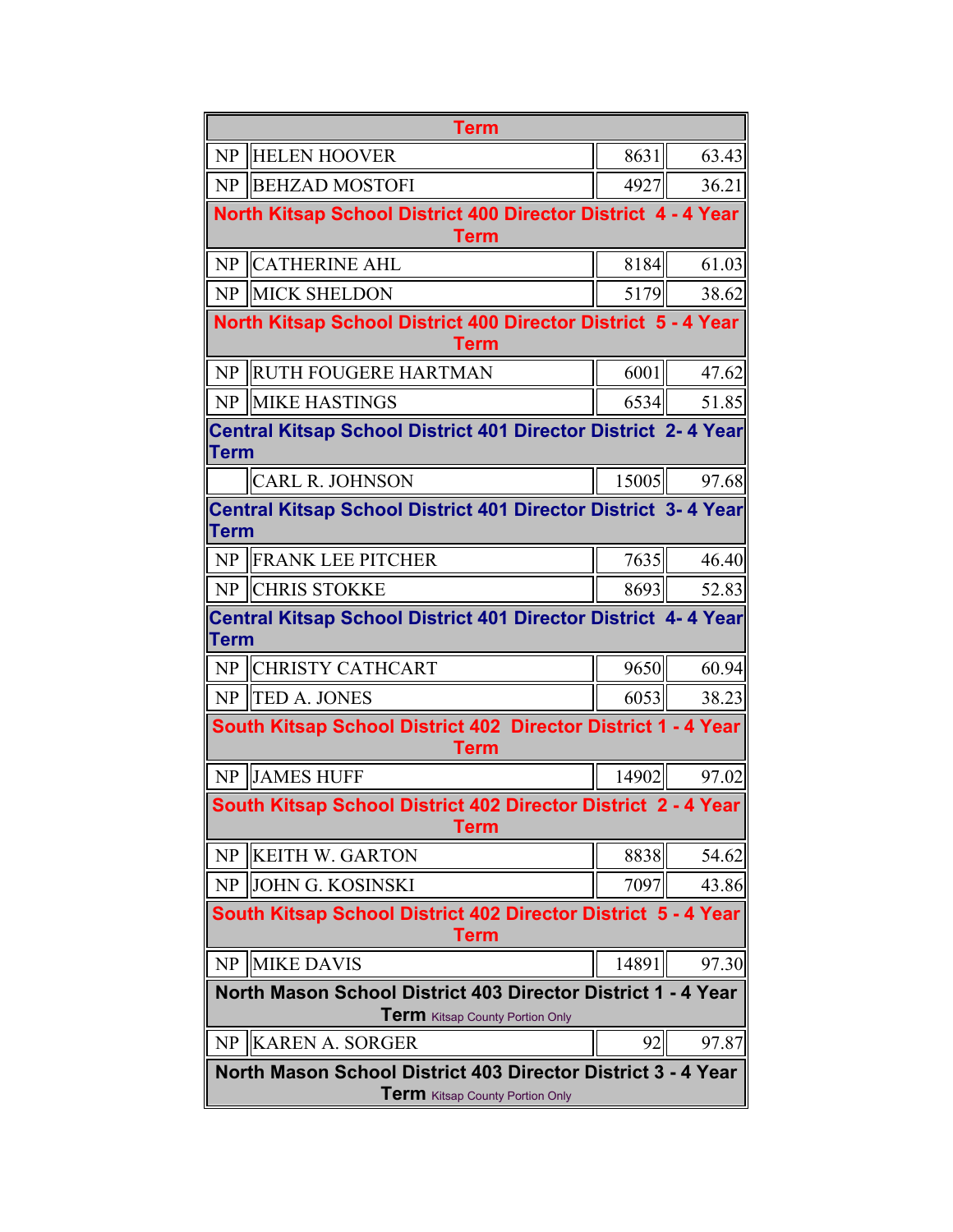| NP                                                                                | <b>WENDELL W. GUNN</b>                                                                          | 87    | 97.75 |  |  |
|-----------------------------------------------------------------------------------|-------------------------------------------------------------------------------------------------|-------|-------|--|--|
|                                                                                   | North Mason School District 403 Director District 4 - 4 Year<br>Term Kitsap County Portion Only |       |       |  |  |
|                                                                                   | NP JEFF ALLEN                                                                                   | 90    | 97.83 |  |  |
| Term                                                                              | <b>Central Kitsap Fire &amp; Rescue - Comm. Position 3 - 6 Year</b>                             |       |       |  |  |
| NP                                                                                | <b>MICK McKINLEY</b>                                                                            | 14375 | 98.61 |  |  |
|                                                                                   | Central Kitsap Fire & Rescue - Comm. Pos. 4 - 2 Year<br><b>Unexpired</b>                        |       |       |  |  |
|                                                                                   | NP WILLIAM DEAREY                                                                               | 4953  | 33.78 |  |  |
|                                                                                   | NP JOHN A. WILKINS                                                                              | 9574  | 65.30 |  |  |
|                                                                                   | Bainbridge Island Fire 2 - Comm. Pos.1 - 4 Year Unexpired<br><b>Term</b>                        |       |       |  |  |
| NP                                                                                | DOUGLAS D. JOHNSON                                                                              | 4068  | 62.85 |  |  |
| NP                                                                                | <b>ILYNDA H. McMAKEN</b>                                                                        | 2381  | 36.78 |  |  |
| <b>Bainbridge Island Fire 2 - Commissioner Position 3 - 6 Year</b><br><b>Term</b> |                                                                                                 |       |       |  |  |
| NP                                                                                | <b>GLEN D. TYRRELL</b>                                                                          | 3945  | 59.00 |  |  |
| NP                                                                                | SALVATOR (SAM) CAMASI                                                                           | 2721  | 40.69 |  |  |
| Kitsap County Fire Protection 7 - Commiss. Pos. 3 - 6 Year<br><b>Term</b>         |                                                                                                 |       |       |  |  |
| NP                                                                                | <b>DARLA HARTLEY</b>                                                                            | 8986  | 56.18 |  |  |
|                                                                                   | NP KEN HODGSON                                                                                  | 68611 | 42.90 |  |  |
|                                                                                   | North Kitsap Fire & Rescue 10 - Commiss. Pos. 3 - 6 Year<br><b>Term</b>                         |       |       |  |  |
|                                                                                   | NP MARTHA LUND                                                                                  | 3565  | 97.99 |  |  |
|                                                                                   | North Kitsap Fire & Rescue 10 - Commiss. Pos. 5 - 6 Year<br>Term                                |       |       |  |  |
|                                                                                   | NP   FERNANDO F. ESPINOSA                                                                       | 3478  | 98.39 |  |  |
| Kitsap County Fire Protection 12 - Commiss. Pos. 2 - 6 Year<br><b>Term</b>        |                                                                                                 |       |       |  |  |
| <b>NP</b>                                                                         | <b>KEVIN CORCORAN</b>                                                                           | 521   | 29.20 |  |  |
| NP                                                                                | <b>BOB MUHLEMAN</b>                                                                             | 1246  | 69.84 |  |  |
|                                                                                   | <b>Hansville Fire District 14 - Commissioner Position 2 - 6 Year</b><br>Term                    |       |       |  |  |
| NP                                                                                | C.W. "CHUCK" EDWARDS                                                                            | 1068  | 95.87 |  |  |
|                                                                                   | Kitsap County Fire 18 - Commissioner Position 3 - 6 Year                                        |       |       |  |  |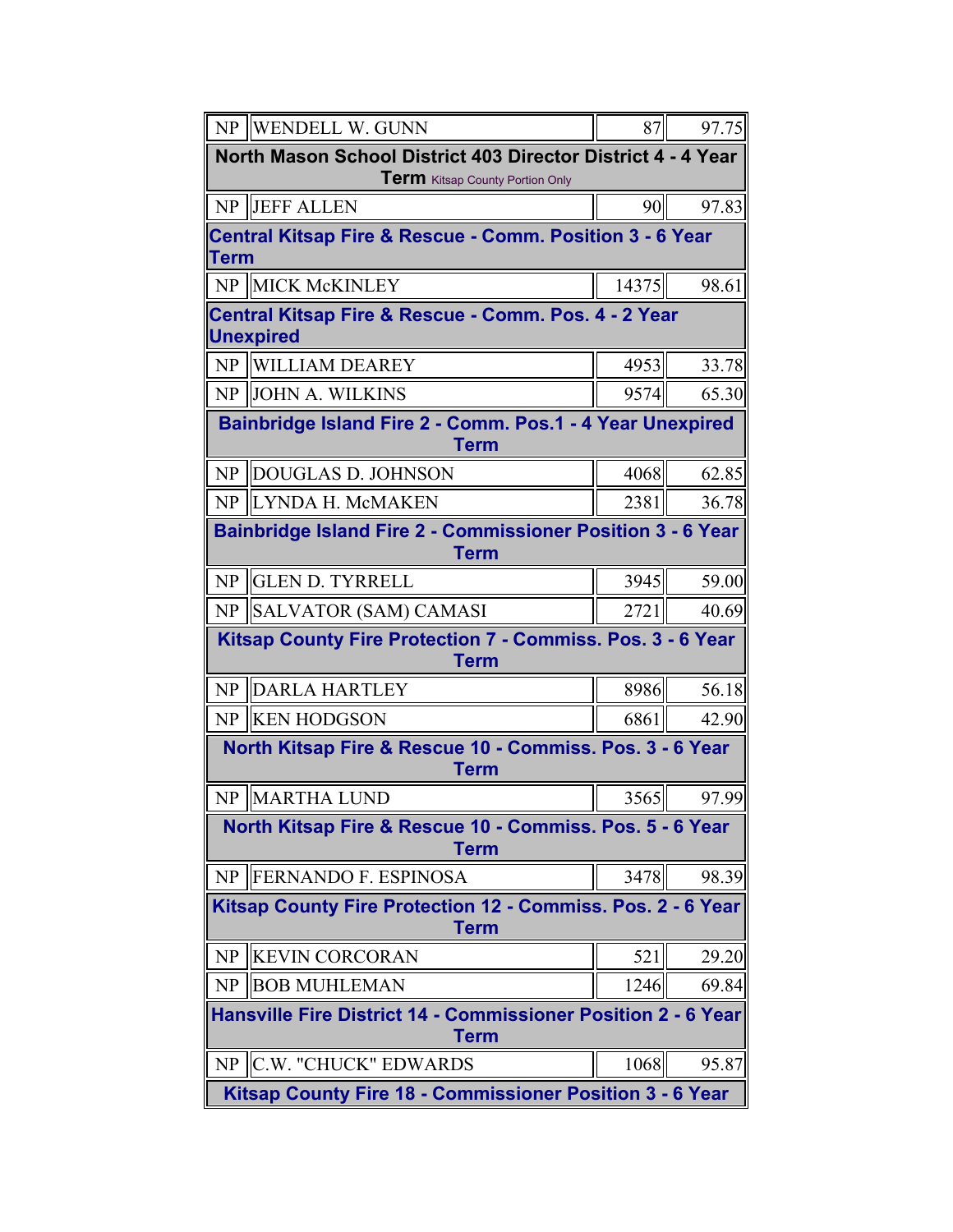|                                                                           | <b>Term</b>                                                                |       |       |  |
|---------------------------------------------------------------------------|----------------------------------------------------------------------------|-------|-------|--|
| NP                                                                        | <b>JACK D. WOODARD</b>                                                     | 2562  | 61.91 |  |
| <b>NP</b>                                                                 | WILLIAM BILL GEIL                                                          | 1554  | 37.55 |  |
|                                                                           | Kitsap County Fire 18 - Commissioner Position 4 - 6 Year<br><b>Term</b>    |       |       |  |
| NP                                                                        | <b>DAVID ELLINGSON</b>                                                     | 2291  | 55.05 |  |
| <b>NP</b>                                                                 | <b>GENE MONROE</b>                                                         | 1852  | 44.50 |  |
|                                                                           |                                                                            |       |       |  |
|                                                                           | Kitsap County Fire District 18 and City of Poulsbo Merger                  |       |       |  |
|                                                                           | Yes                                                                        | 4330  | 85.79 |  |
|                                                                           | <b>No</b>                                                                  | 717   | 14.21 |  |
|                                                                           |                                                                            |       |       |  |
|                                                                           | Port of Bremerton 1 - Commissioner District 3 - 6 Year<br>Term             |       |       |  |
| NP                                                                        | <b>BILL MAHAN</b>                                                          | 12875 | 50.23 |  |
| NP                                                                        | <b>IBEVERLY KINCAID</b>                                                    | 12554 | 48.98 |  |
|                                                                           | Port of Brownsville 2 - Commissioner District 1 - 6 Year<br>Term           |       |       |  |
| NP                                                                        | <b>DAVID JONES</b>                                                         | 1721  | 46.39 |  |
| <b>NP</b>                                                                 | <b>JACK B. BAILEY</b>                                                      | 1950  | 52.56 |  |
|                                                                           | Port of Eglon 4 - Commissioner District 2 - 6 Year Term                    |       |       |  |
| NP                                                                        | WALLIS KIMBLE                                                              | 353   | 96.19 |  |
|                                                                           | Port of Eglon 4 - Commissioner District 3 - 4 Yr<br><b>UnexpiredTerm</b>   |       |       |  |
| NP                                                                        | <b>JOHN G. TAYLOR</b>                                                      | 346   | 96.11 |  |
|                                                                           | Port of Illahee 6 - Commissioner Dist. 2 - 4 Year Unexpired<br><b>Term</b> |       |       |  |
| <b>NP</b>                                                                 | <b>DENNIS SHEERAN</b>                                                      | 660   | 56.70 |  |
| NP                                                                        | <b>BRIAN J. McGUIRE</b>                                                    | 487   | 41.84 |  |
| Port of Indianola 7 - Commissioner Dististrict 1 - 6 Year<br><b>Term</b>  |                                                                            |       |       |  |
| N <sub>P</sub>                                                            | <b>SCOTT IRVING MORGAN</b>                                                 | 421   | 96.12 |  |
|                                                                           | Port of Keyport 8 - Commissioner Position 2 - 6 Year Term                  |       |       |  |
| NP                                                                        | <b>THOMAS DUDZIC</b>                                                       | 239   | 96.76 |  |
| Port of Keyport 8 - Commiss. Position 3 - 4 Year Unexpired<br><b>Term</b> |                                                                            |       |       |  |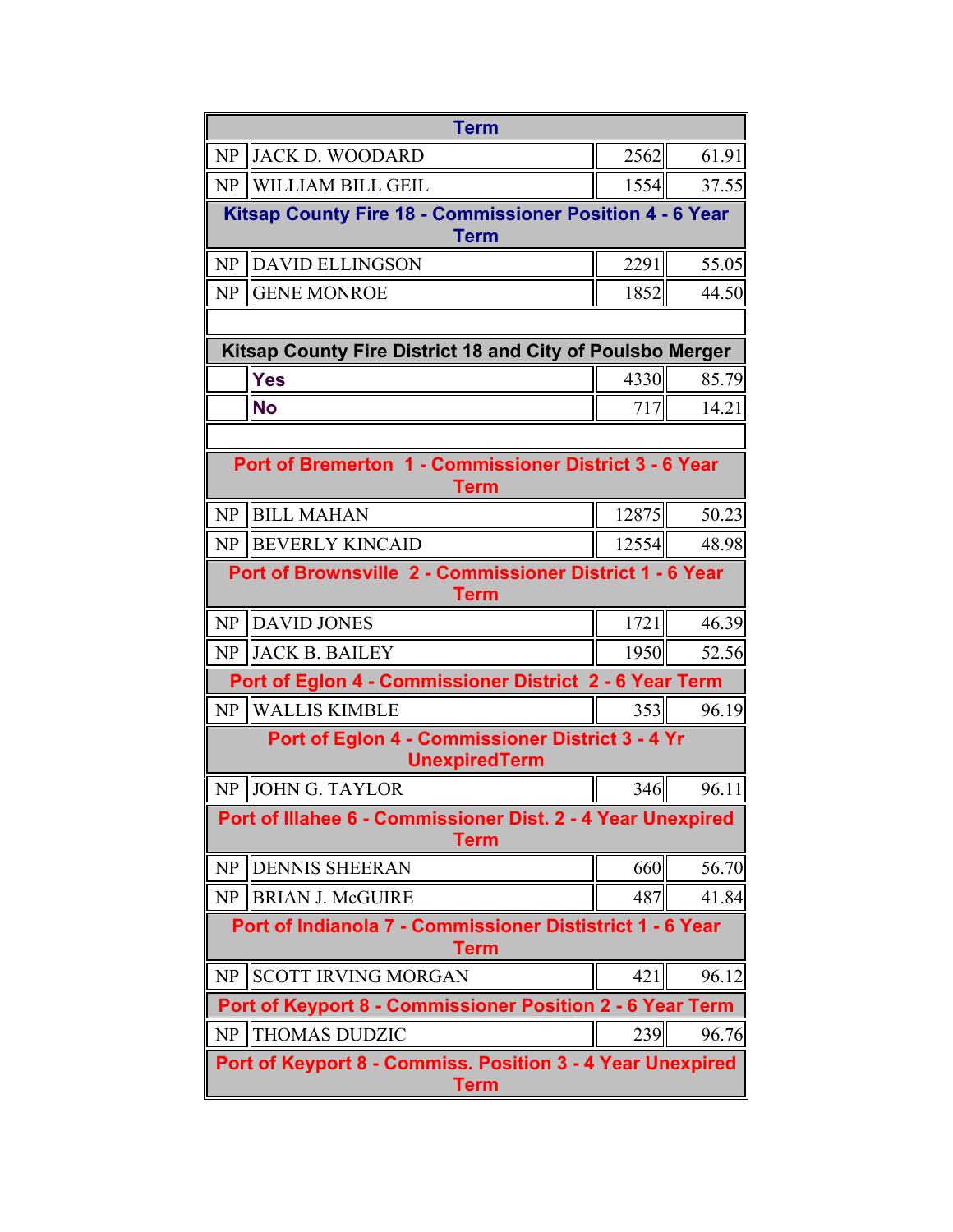| NP                                                                           | <b>JOHN F. MELROSE</b>                                                  | 145  | 58.47 |  |  |
|------------------------------------------------------------------------------|-------------------------------------------------------------------------|------|-------|--|--|
| NP                                                                           | <b>STEVEN L. BISON</b>                                                  | 103  | 41.53 |  |  |
|                                                                              | Port of Kingston 9 - Commissioner District 3 - 6 Year Term              |      |       |  |  |
| <b>NP</b>                                                                    | <b>SAMMY QUINN</b>                                                      | 807  | 41.01 |  |  |
| NP                                                                           | <b>THOMAS A. COULTAS</b>                                                | 1145 | 58.18 |  |  |
|                                                                              | Port of Manchester 10 - Commissioner Position 2 - 6 Year<br><b>Term</b> |      |       |  |  |
| NP                                                                           | <b>DAN FALLSTROM</b>                                                    | 495  | 29.39 |  |  |
| NP                                                                           | <b>JIM THOMPSON</b>                                                     | 1173 | 69.66 |  |  |
|                                                                              | Port of Poulsbo 12 - Commissioner Position 3 - 6 Year Term              |      |       |  |  |
| NP                                                                           | <b>IMIKE WINTERS</b>                                                    | 1676 | 96.93 |  |  |
|                                                                              | Port of Silverdale 14 - Commissioner District 2 - 6 Year Term           |      |       |  |  |
| NP                                                                           | <b>RANDY BIEGENWALD</b>                                                 | 1766 | 34.70 |  |  |
|                                                                              | NP HARRY L. KNAPP                                                       | 3284 | 64.52 |  |  |
| Port of Waterman 16 - Commissioner District 1 - 6 Year<br><b>Term</b>        |                                                                         |      |       |  |  |
| NP                                                                           | <b>RAY ONDRACEK</b>                                                     | 550  | 98.57 |  |  |
|                                                                              |                                                                         |      |       |  |  |
| Kitsap County Sewer 5 - Commissioner Position 2 - 6 Year<br>Term             |                                                                         |      |       |  |  |
| NP                                                                           | <b>BILL HUNTINGTON</b>                                                  | 2289 | 97.82 |  |  |
|                                                                              | Kitsap County Sewer 5 - Commissioner Pos. 3 - 4 Yr<br><b>Unexpired</b>  |      |       |  |  |
| NP                                                                           | <b>TRACY DeLUCIA</b>                                                    | 2219 | 98.19 |  |  |
|                                                                              | Kitsap County Sewer 7 - Commissioner Position 2 - 6 Year<br>Term        |      |       |  |  |
| NP                                                                           | <b>GAYLE B. ASHTON</b>                                                  | 98   | 97.03 |  |  |
|                                                                              | <b>Annapolis Water 1 - Commissioner Position 3 - 6 Year Term</b>        |      |       |  |  |
|                                                                              | NP   RICHARD B. (DICK) DILLON                                           | 3650 | 97.72 |  |  |
| <b>Manchester Water 11 - Commissioner Position 2 - 6 Year</b><br><b>Term</b> |                                                                         |      |       |  |  |
| NP                                                                           | <b>STEVE PEDERSEN</b>                                                   | 1150 | 58.61 |  |  |
| <b>NP</b>                                                                    | <b>KYLE D. GALPIN</b>                                                   | 794  | 40.47 |  |  |
| North Perry Water 13 - Commissioner Pos. 1 - 2 Year<br><b>Unexpired</b>      |                                                                         |      |       |  |  |
|                                                                              |                                                                         |      |       |  |  |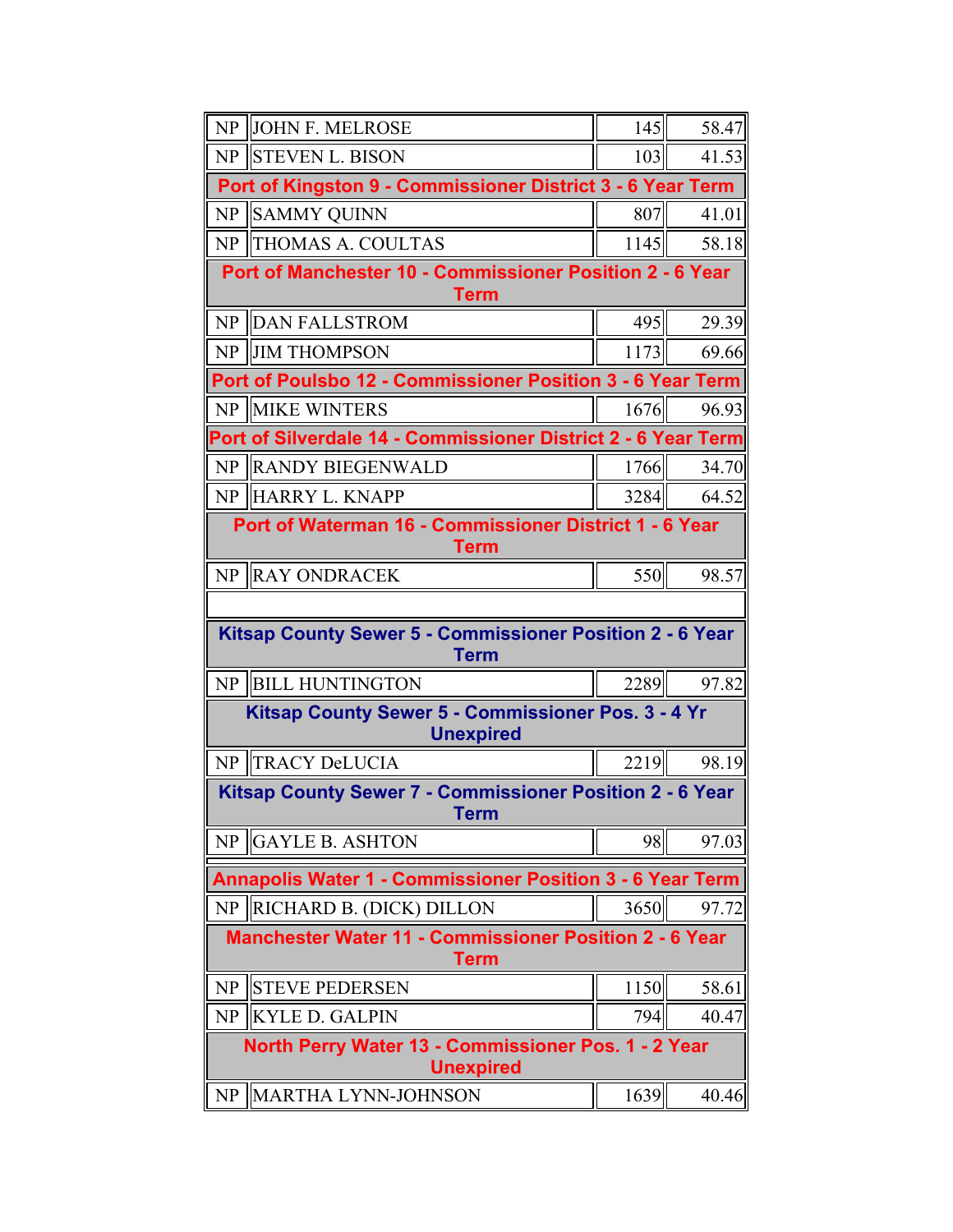|                                                                                 | NP STEPHANIE S. MARONE                                                 | 2368  | 58.45 |  |
|---------------------------------------------------------------------------------|------------------------------------------------------------------------|-------|-------|--|
| North Perry Water 13 - Commissioner Position 3 - 6 Year<br><b>Term</b>          |                                                                        |       |       |  |
| NP                                                                              | <b>DUANE F. LINKEMYER</b>                                              | 1529  | 37.53 |  |
|                                                                                 | NP RAY FOLEY                                                           | 2506  | 61.51 |  |
|                                                                                 | Sunnyslope Water 15 - Comm. Position 1 - 2 Yr Unexpired<br><b>Term</b> |       |       |  |
|                                                                                 | NP DAVE LARMAN                                                         | 325   | 95.31 |  |
|                                                                                 | Silverdale Water 16 - Commissioner Position 3 - 6 Year<br><b>Term</b>  |       |       |  |
| NP                                                                              | <b>MARCUS HOFFMAN</b>                                                  | 2992  | 71.51 |  |
|                                                                                 | NP WILFRED CENA                                                        | 1158  | 27.68 |  |
|                                                                                 | Tracyton Water 17 - Commissioner Position 2 - 6 Year Term              |       |       |  |
|                                                                                 | NP GARY KEENAN                                                         | 993   | 99.20 |  |
|                                                                                 | Bainbridge Is Park & Recreation Comm. Pos. 1-4 Year Term               |       |       |  |
| NP                                                                              | <b>BOB SILVER</b>                                                      | 3195  | 50.97 |  |
|                                                                                 | NP DANE SPENCER                                                        | 3046  | 48.60 |  |
| <b>Bainbridge Is Park &amp; Recreation Comm. Pos. 2 - 4 Year</b><br><b>Term</b> |                                                                        |       |       |  |
|                                                                                 | NP JOANNE CROGHAN                                                      | 5303  | 98.46 |  |
| <b>Term</b>                                                                     | Bainbridge Is Park & Recreation Comm. Pos. 4 - 4 Year                  |       |       |  |
|                                                                                 | NP DAVID L. SHORETT                                                    | 5315  | 98.88 |  |
| <b>Term</b>                                                                     | <b>South Kitsap Parks &amp; Recreation Comm. Pos. 1-4 Year</b>         |       |       |  |
|                                                                                 | NP WINNIE FLORES-LOGAN                                                 | 7278  | 46.15 |  |
| N <sub>P</sub>                                                                  | <b>JOHN CASEY</b>                                                      | 5867  | 37.20 |  |
| NP                                                                              | <b>ALAN MAZUTI</b>                                                     | 2462  | 15.61 |  |
| South Kitsap Parks & Recreation Comm. Pos. 2 - 4Year<br><b>Term</b>             |                                                                        |       |       |  |
| NP                                                                              | <b>PAT PEDERSEN</b>                                                    | 13639 | 97.91 |  |
|                                                                                 | South Kitsap Parks & Recreation Comm. Pos. 4 - 4YearTerm               |       |       |  |
| NP                                                                              | <b>CHUCK F. JEU</b>                                                    | 13546 | 97.48 |  |
|                                                                                 |                                                                        |       |       |  |
| Kitsap County Hospital 2 - Comm. Dist. 1 - 2 Yr Unexpired<br><b>Term</b>        |                                                                        |       |       |  |